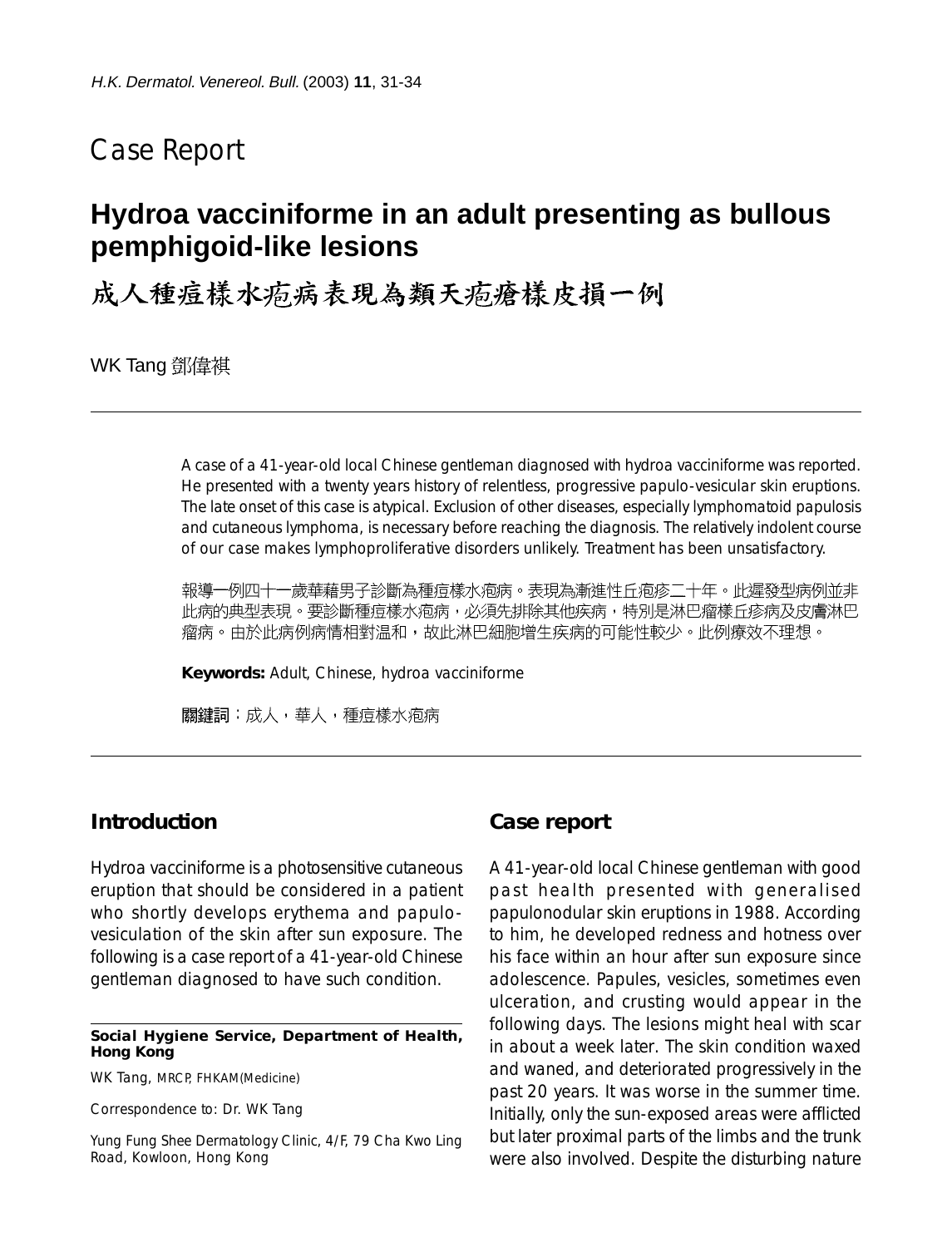of the skin condition, the patient did not have any systemic upset. He had been treated as acne and eczema without improvement by different private practitioners before presenting to our service. There was no significant skin disease in the family.

On examination, diffused papulonodular eruptions with necrosis were found mainly over the exposed areas. Pock-like scarring and postinflammatory hyperpigmentation were also evident. However, there were no excessive freckling or lentiginosis. Neither comedones nor photo-onycholysis was found on physical examination (Figures 1 & 2). The differential diagnoses were those of photodermatitis and most likely hydroa vacciniforme.



**Figure 1.** Papulonodular eruptions over 'V' shape areas of anterior chest wall.



**Figure 2.** Closer look of the papulonodular eruptions over anterior chest wall.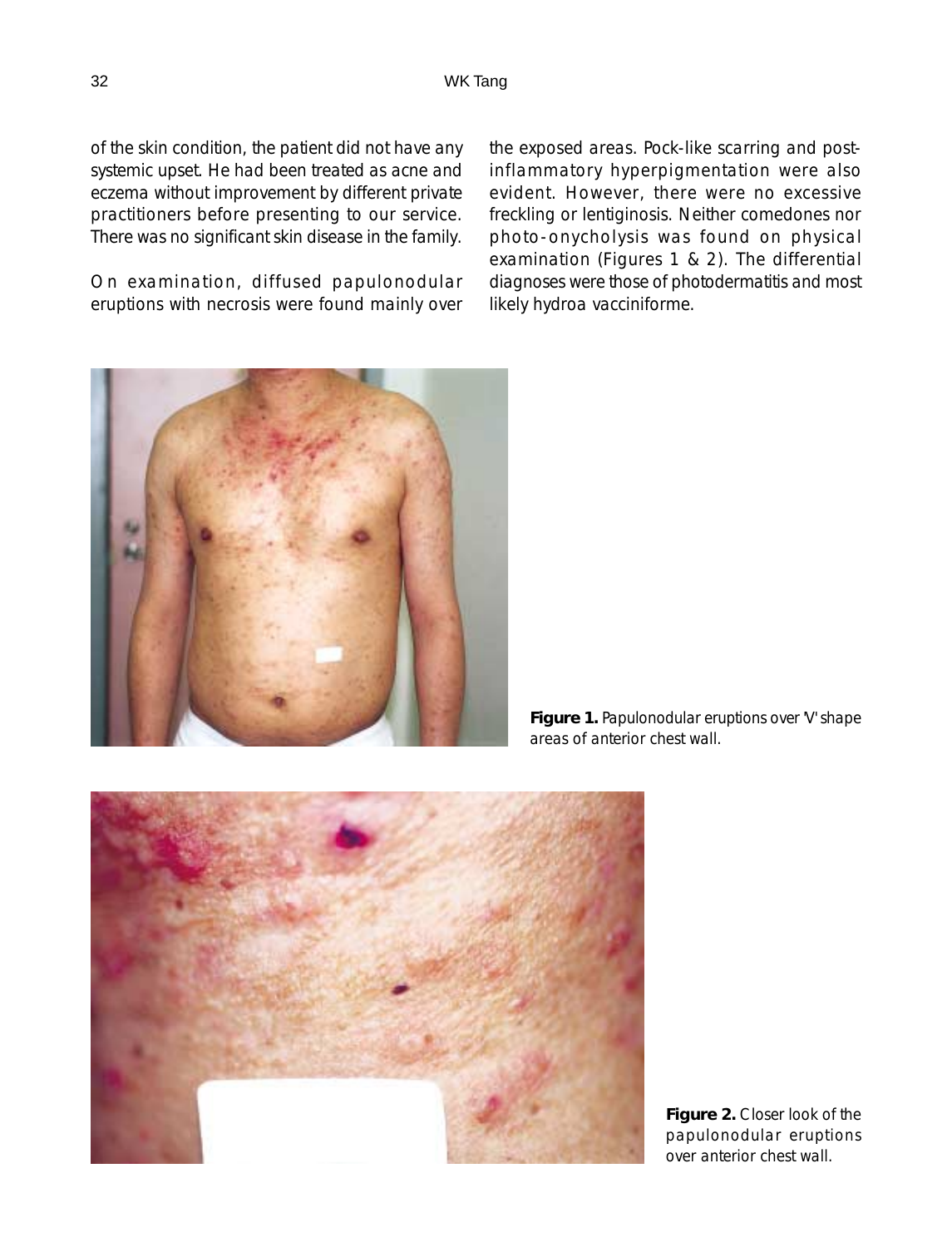Blood tests including liver and renal functions, and autoimmune markers were normal. The urine test for porphyrin was negative. Four skin biopsies were done in 1989, 1990, 1996 and 2001 consecutively. The results of the first two biopsies were non-specific. In the latter two biopsies, bandlike infiltrate of lymphoid cells, plasma cells and eosinophils with a wedge-shape necrosis of the epidermis and the upper portion of the underlying hair follicle were noted. There were also large lymphoid cells with pleomorphic nuclei. T-cell receptor gene rearrangement showed no clonal proliferation of T-cells. The immunological cell markers: CD30 and CD45RO were positive; and CD56 was negative. Latent Epstein Barr virus (EBV) infection was suggested by the presence of EBVencoded small nuclear RNA (EBER) positive lymphocytes.

The histological features were compatible with either hydroa vacciniforme or lymphomatoid papulosis. Although CD30 positivity is common in the latter condition, it could also be resulted from non-specific activation by viral infection, like Epstein Barr virus infection. EBV associated lymphoproliferative disorder is a distinct possibility, but the relatively indolent clinical course in our patient made this diagnosis unlikely. Thus the diagnosis of our patient is hydroa vacciniforme. Sun protection measures were suggested to the patients. The skin lesions were treated with topical steroid and antibiotics. A short course of erythromycin, doxcycline and systemic prednisolone had been used to suppress severe flare-up of the disease. Hydoxychloroquine had also been tried to prevent acute exacerbation, but unfortunately, with little success. Moreover, the patient could not tolerate narrow-band UVB, so photo-desensitization was not possible.

## **Discussion**

The mean age of onset of hydroa vacciniforme (HV) is six years old. The disease usually resolves by adolescence or early adulthood. Late onset,<sup>1</sup> persistent cases have been reported up to the age of 58.2,3 The disease is characterised by the presence of recurrent vesiculation and vacciniform scarring in sun-exposed area. Seasonal variation may occur; it flares in spring and fades in winter. Photo-onycholysis, conjunctivitis, keratitis may be associated.

HV is primarily diagnosed on clinical basis with compatible histopathologic findings, plus exclusion of other disease mimickers. The result of photo-testing is variable. It could be entirely normal or associated with decreased minimal erythemogenic dose to ultraviolet B (UVB) and ultraviolet A (UVA). Photo-provocation test is usually positive.<sup>1</sup> Histologically, there is intraepidermal vesicle formation, and followed by focal epidermal necrosis, dermal oedema with mixed perivascular infiltrate consisting of mononuclear cells, neutrophils and eosinophils.

HV is not a difficult diagnosis to make when there are typical clinical features. However, there are two diseases that may share very similar clinical features but with less favourable prognosis. Lymphomatoid papulosis may present like hydroa vacciniforme.4 So far four such cases have been reported in the English literature. The patients were Japanese, with the disease onset in childhood. The skin lesions in these cases of hydroa vacciniforme-like lymphomatoid papulosis were predominantly found on the face. Two of these patients progressed to lymphoma and subsequently died of it. The nomenclature of hydroa vacciniforme-like lymphomatoid papulosis is still controversial. Some investigators proposed the term EBV associated peripheral T-cell lymphoma; oedematous, scarring vasculitic panniculitis or atypical hydroa vacciniforme. The disease may present like hydroa vacciniforme. Most patients were reported in Asia and Mexico. The condition was found in all age group.<sup>5,6</sup>

The lesions in EBV associated lymphoproliferative disorder were reported to be larger, and deeper than lesion of classical HV, and were more